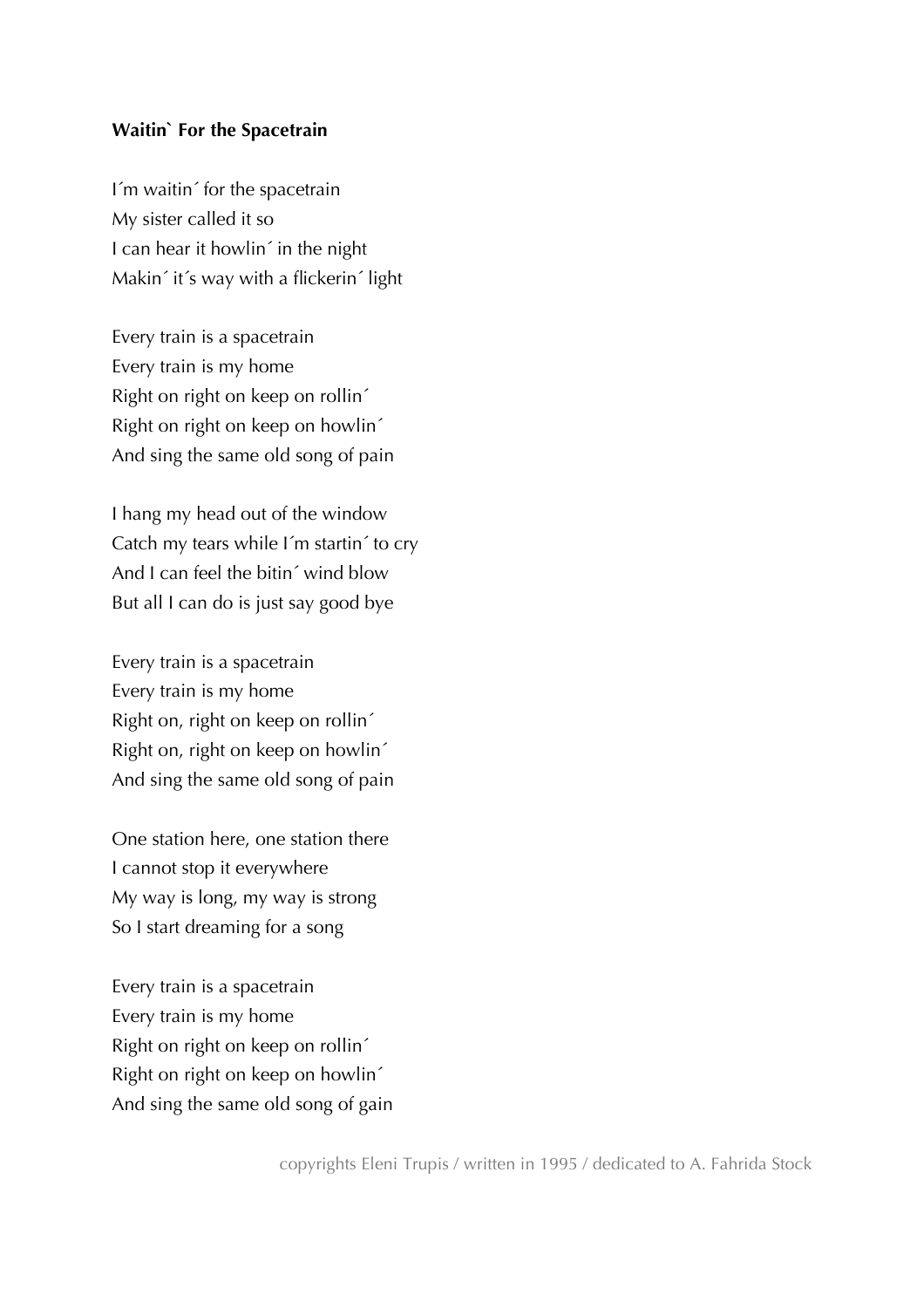## **My Sister**

My sister she takes the moment with sadness and love as well My sister please take the moment with happiness and love as well

Cause the lion was born for the desert and the fish was born for the sea All the birds were born for the sky and the roots give power to the tree

My sister I take the moment with sadness and love as well Cause sadness is my passion and love`s my lonely hell

No reason here to be lucky, no reason here to be glad No shooting star on my night sky and the ball and chain makes me sad